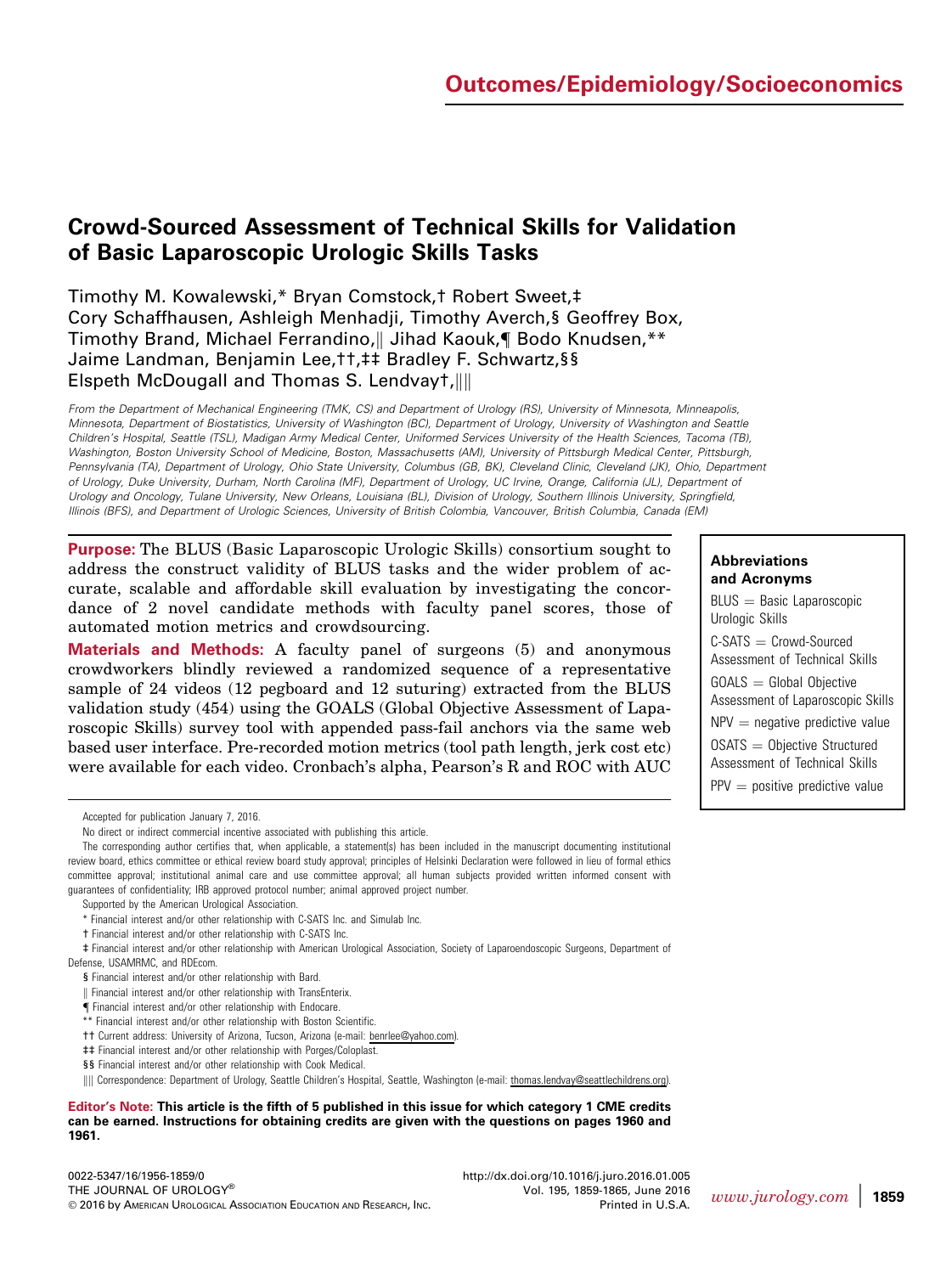statistics were used to evaluate concordance between continuous scores, and as pass-fail criteria among the 3 groups of faculty, crowds and motion metrics.

Results: Crowdworkers provided 1,840 ratings in approximately 48 hours, 60 times faster than the faculty panel. The inter-rater reliability of mean expert and crowd ratings was good  $(\alpha=0.826)$ . Crowd score derived pass-fail resulted in 96.9% AUC (95% CI 90.3–100; positive predictive value 100%, negative predictive value 89%). Motion metrics and crowd scores provided similar or nearly identical concordance with faculty panel ratings and pass-fail decisions.

**Conclusions:** The concordance of crowdsourcing with faculty panels and speed of reviews is sufficiently high to merit its further investigation alongside automated motion metrics. The overall agreement among faculty, motion metrics and crowdworkers provides evidence in support of the construct validity for 2 of the 4 BLUS tasks.

> Key Words: crowdsourcing, validation studies, urologic surgical procedures, clinical competence, laparoscopy

SURGICAL skills directly impact patient outcomes.<sup>[1](#page-6-0)</sup> With the rapid adoption of new technologies, the decreased amount of time trainees spend in the hospital and a shift to performance based reimbursement, we need to operationalize scalable surgical skills evaluation of even a fraction of the 51 million surgeries performed annually in the United States. Our profession needs methods which accurately and objectively provide timely and meaningful feedback while minimizing the review time burden.[2](#page-6-0)

The current state of skills assessment requires hours of direct performance review and is usually such a formidable task that it is not done outside of research endeavors. This evaluation bottleneck may be overcome by leveraging crowdsourcing, which is the process of using large groups of decentralized, independent people providing aggre-gated feedback.<sup>[3](#page-6-0)</sup> Health care applications of crowdsourcing include discovering protein folding patterns, assisting disabled patients, locating automatic defibrillators within cities and annotating electronic medical records.[3](#page-6-0) Crowdsourcing to assess surgical skill is a method by which surgical technique can be assessed by crowds of presumably nonmedically trained reviewers (see [Appendix](#page-5-0) for definitions of terms). $4<sup>-7</sup>$  $4<sup>-7</sup>$  $4<sup>-7</sup>$  $4<sup>-7</sup>$ 

In urology laparoscopic skills remain an essential component in surgery. All general surgery trainees are required to complete and pass a Fundamentals of Laparoscopic Surgery certification. $8-10$  $8-10$  $8-10$  Yet in urology no such certification process exists. Recognizing this gap in trainee assessment, the American Urological Association pursued validation of a basic laparoscopic training curriculum called Basic Laparoscopic Urologic Skills.<sup>[11](#page-6-0)</sup> The goal was to address urology appropriate cognitive and technical laparoscopic skills. More than 450 performance videos of psychomotor skills were obtained in an initial validation project which would have required substantial and arguably impossible degrees of expert assessment. This underscores a deeper, more pervasive problem facing the discipline. Such gold standard methods involving expert surgical reviewers are prohibitively resource intensive and cannot handle the high throughput of training and credentialing programs.<sup>[1](#page-6-0)</sup> Specifically there is a need for novel methods of skill assessment that are sufficiently accurate (eg statistically concordant with faculty panel reviews) and can scale to high volumes (eg hundreds or thousands of videos) yet remain affordable (a substantially lower cost than using panels of expert surgeons for review).

We address the degree to which 2 novel candidate methods meet the requirements of automated electronic data collection and analysis described in prior work (EDGE device, Simulab Corp., Seattle,  $W$ ashington) $12$  and crowdsourced assessment of technical skills described in prior research. $4<sup>-7</sup>$  $4<sup>-7</sup>$  $4<sup>-7</sup>$  Prior work supported the use of automated metrics via  $EDGE<sup>13</sup>$  whereas in this study we investigated the use of crowdsourcing. We hypothesized that crowdsourcing could provide skills assessments concordant with those from a panel of blinded expert reviewers of a representative sample of BLUS psychomotor performances across a range of surgical skill.

# MATERIALS AND METHODS

This study used a representative sample (12 pegboard and 12 suturing, established in prior work<sup>13</sup>) derived from 454 recordings of the 4 BLUS tasks (peg transfer, pattern cutting, suturing and clip applying) spanning medical students and urology residents, fellows and faculty surgeons from 8 academic urology training centers in the United States.<sup>[13](#page-6-0)</sup> This representative sample was chosen to capture the typical variability of skill among training levels (inexperienced medical students, early residents, late residents and experienced attending surgeons) and within training levels (fastest, median and slowest task  $times).<sup>13</sup>$  $times).<sup>13</sup>$  $times).<sup>13</sup>$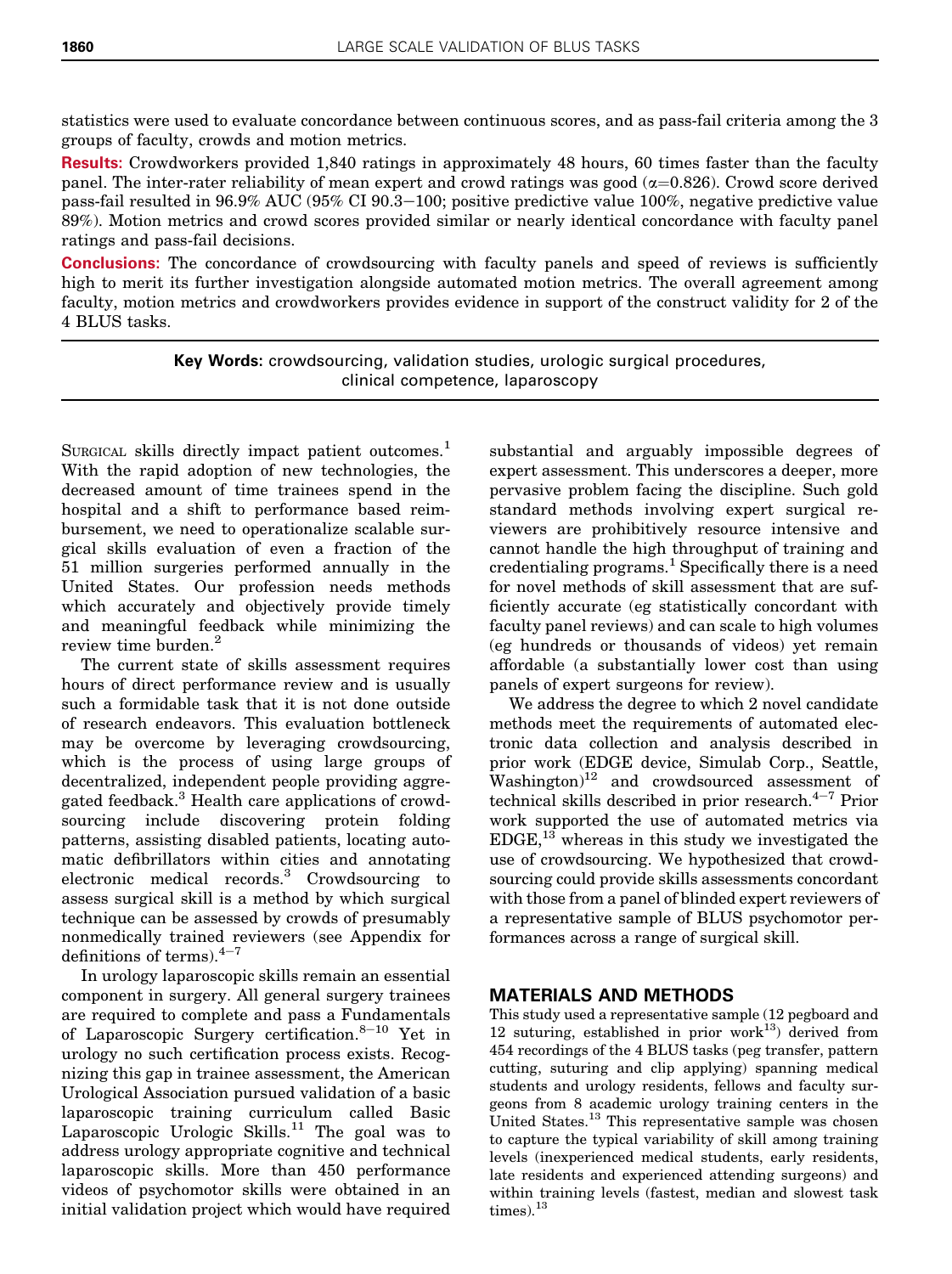Each trial consisted of video with synchronized tool motion derived metrics ranging from 1:09 to 6:00 minutes (median 2:24). Crowdsourced data collection was adopted from the study and methods described by Chen et al.<sup>[7](#page-6-0)</sup> The custom-built web based video display and survey tool (Zoho Corp., Pleasanton, California) allowed controlled review of videos via surgical expert and external raters using an identical web interface (fig. 1). External raters were crowdworkers recruited from the Amazon Mechanical Turk (mTurk, Amazon.com Inc., Seattle, Washington) crowdsourcing platform.

For experts and crowdworkers we captured 5-point rating assessments  $(1$ —worst to  $5$ —best) on 4 domains (depth perception, bimanual dexterity, efficiency and tissue handling) to generate a GOALS rating.<sup>[14](#page-6-0)</sup> We appended an overall pass-fail final question that originally appeared on the OSATS survey tool to serve as an absolute reference for a passing threshold to the numeric scores of GOALS.<sup>[15](#page-6-0)</sup> Since the OSATS and GOALS scales typically assume expert assessors, we separately defined the crowd based ratings and corresponding scale as C-SATS. For all reviewers (faculty and crowdworkers) the order of the 24 videos was randomized into a repeating playlist, and each video evaluator was started at a random position in the playlist and asked to review the sequence of 24 videos from that point in the playlist. All reviewers were blind to the identity of the performers and scores of other reviewers. For our primary comparison group we sought at least 60 evaluations on each of the same 24 videos from crowdworkers.

Cronbach's alpha statistic was adopted to measure internal reliability between raters and between domains on a questionnaire. We assessed the reliability of outcomes between crowdworkers and experts using cited thresholds of  $\alpha$  0.9 or greater (excellent, high stakes testing),  $\alpha$  0.7 to less than 0.9 (good, low stakes testing) and  $\alpha$  0.6 to less than 0.7.<sup>[16](#page-6-0)</sup> The faculty panel mean combined global GOALS ratings were taken as the ground truth measure of technical skill exhibited in each video. We only included performance ratings from crowdworkers who passed a calibration test and an attention test as described by Chen et al.<sup>[7](#page-6-0)</sup>

The 4 domains from expert and eligible crowdworker ratings were summed into a single numeric summary score ranging from 4 (worst) to 20 (best). Since multiple ratings per expert and crowdworker were allowed across video performances (only 1 rating per video), we determined the mean crowd based C-SATS rating and 95% CI for each video/task using a linear mixed effects model



Figure 1. Screenshot of on-line presentation of GOALS assessment tool with embedded video image that crowd and expert reviewers used to evaluate performances. HIT, human intelligence task.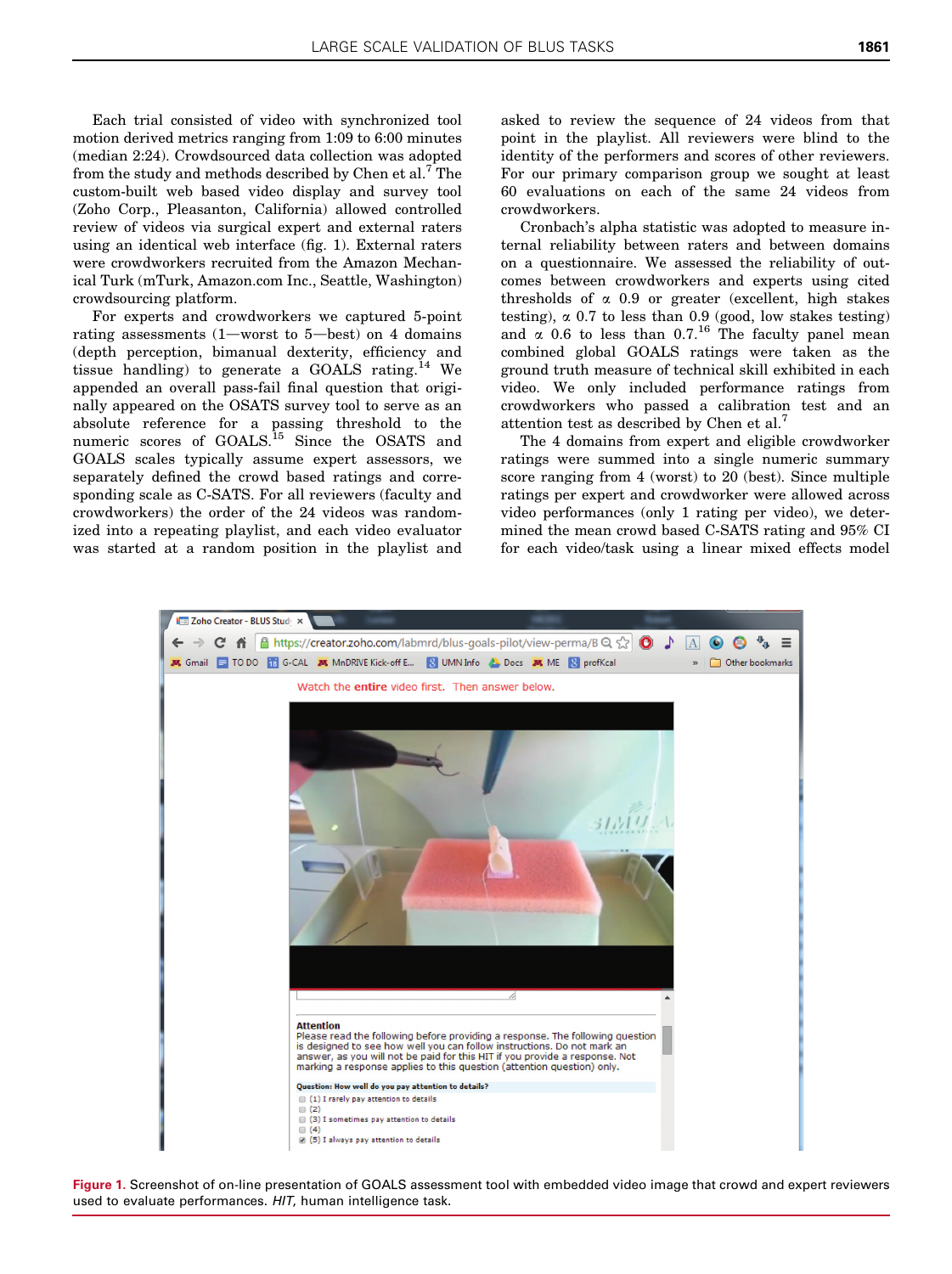<span id="page-3-0"></span>clustering on rater ID.<sup>7,17</sup> The mean C-SATS score was compared to the mean expert ratings graphically, overall and separately by task, as well as through the use of Cronbach's alpha statistic.[16,18](#page-6-0) Pearson's R correlation statistic was also used to evaluate the correlation between motion metrics (task time, path length, movement count etc) and crowd and faculty scores.

Crowd based passing percentage cutoff scores were established by the C-SATS cutoff score that maximizes sensitivity and specificity, as displayed in a ROC curve, for predicting videos that a simple majority of experts rated as passing (eg greater than 50%). We estimated area under the ROC curve as a global measure of accuracy for C-SATS score at predicting an expert based passing performance. It also gave estimates of PPV and NPV for the estimated cutoff. A probability of passing performance was estimated by comparing the mean and 95% CI to percentiles from a normal distribution centered at the pass-fail cutoff score.

## RESULTS

During a period of approximately 48 hours we received 1,840 ratings from Amazon Mechanical Turk crowdworkers, of which 1,438 (78.2%) passed all eligibility criteria and were used for further analysis. We captured all 120 ratings from the faculty experts during a period of 10 days (no faculty scores were excluded in the analysis). On average the crowds provided 30 eligible evaluations per hour, 60 times faster than the faculty panel average of 0.5 evaluations per hour.

The inter-rater reliability ratings among the 5 faculty experts was excellent  $(\alpha=0.954)$ . For each video and task type supplementary table 1 ([http://](http://jurology.com/) [jurology.com/](http://jurology.com/)) shows the mean rating and 95% CI for the experts as well as the fraction of overall passing ratings sorted by highest to lowest performance. Supplementary table 2 [\(http://jurology.com/\)](http://jurology.com/) shows the same information for the crowds. The mean rating for the experts (13.07 pegboard, 14.52 suturing) was higher than for the crowds (11.60 pegboard, 12.37 suturing). Using the majority threshold for passing (greater than 50%), 16 of 24 video performances (67%) were subjectively rated as passing by experts compared to 15 of 24 (63%) for the crowds. The rating data in supplementary table 1 [\(http://jurology.com/\)](http://jurology.com/) serve as the ground truth for subsequent comparisons to crowdworker ratings.

Figure 2 displays a scatterplot of mean expert ratings against mean crowdworker ratings. Superimposed onto the plot are 1) a diagonal black line  $(slope=1)$  indicating a 1:1 correspondence of expert ratings to crowd ratings, 2) the best fitting least squares line for pegboard performances (red broken line) and 3) the best fitting least squares line for suturing performances (blue broken line). The slope of the best fitting line of pegboard performances



Figure 2. Correlation plot showing crowd scores using GOALS tool in x-axis compared to expert GOALS scores in y-axis. Blue broken line represents suturing skill correlation and red broken line represents pegboard block transfer correlation.

(1.57) was similar to that of suturing performances (1.16), and both indicate that while inter-rater consistency is good, experts tend to rate performances numerically higher than crowdworkers.

Across all 24 videos (combined pegboard and suturing scores) the inter-rater reliability of the mean expert rating and the mean crowdworker rating was good  $(\alpha=0.826)$ . Cronbach's alpha was similarly good within the tasks of pegboard  $(\alpha=0.792)$  and suturing ( $\alpha=0.919$ ). The correlations between faculty scores and task motion metrics presented in table 1 show good to excellent agreement in the majority of cases. [Table 2](#page-4-0) presents correlations between crowd scores and EDGE motion metrics.

| Table 1. Correlations in faculty and crowd scores |  |  |  |  |  |  |
|---------------------------------------------------|--|--|--|--|--|--|
|---------------------------------------------------|--|--|--|--|--|--|

|                                                                                                                                                                   | Pearson's R (p value)                                                                                                        |                                                                                                                                            |  |
|-------------------------------------------------------------------------------------------------------------------------------------------------------------------|------------------------------------------------------------------------------------------------------------------------------|--------------------------------------------------------------------------------------------------------------------------------------------|--|
| <b>Faculty Scores vs</b>                                                                                                                                          | Peg Transfer                                                                                                                 | Suturing                                                                                                                                   |  |
| Crowd scores (C-SATS)<br>EDGE overall score (composite)*<br>Time*<br>Tool path length*<br>Jerk $cost*$<br>Movement count (speed)*<br>Economy of motion*<br>Errors | 0.95(0.00)<br>0.95(0.00)<br>$-0.91(0.00)$<br>$-0.95(0.00)$<br>$-0.63(0.03)$<br>$-0.94(0.00)$<br>0.62(0.03)<br>$-0.68$ (0.02) | 0.70(0.01)<br>0.95(0.00)<br>$-0.95(0.00)$<br>$-0.81(0.00)$<br>$-0.82(0.00)$<br>$-0.72(0.01)$<br>Not significant <sup>+</sup><br>0.62(0.03) |  |

\* Previously published faculty correlations to task metrics, reproduced for comparison.  $tp > 0.05$ .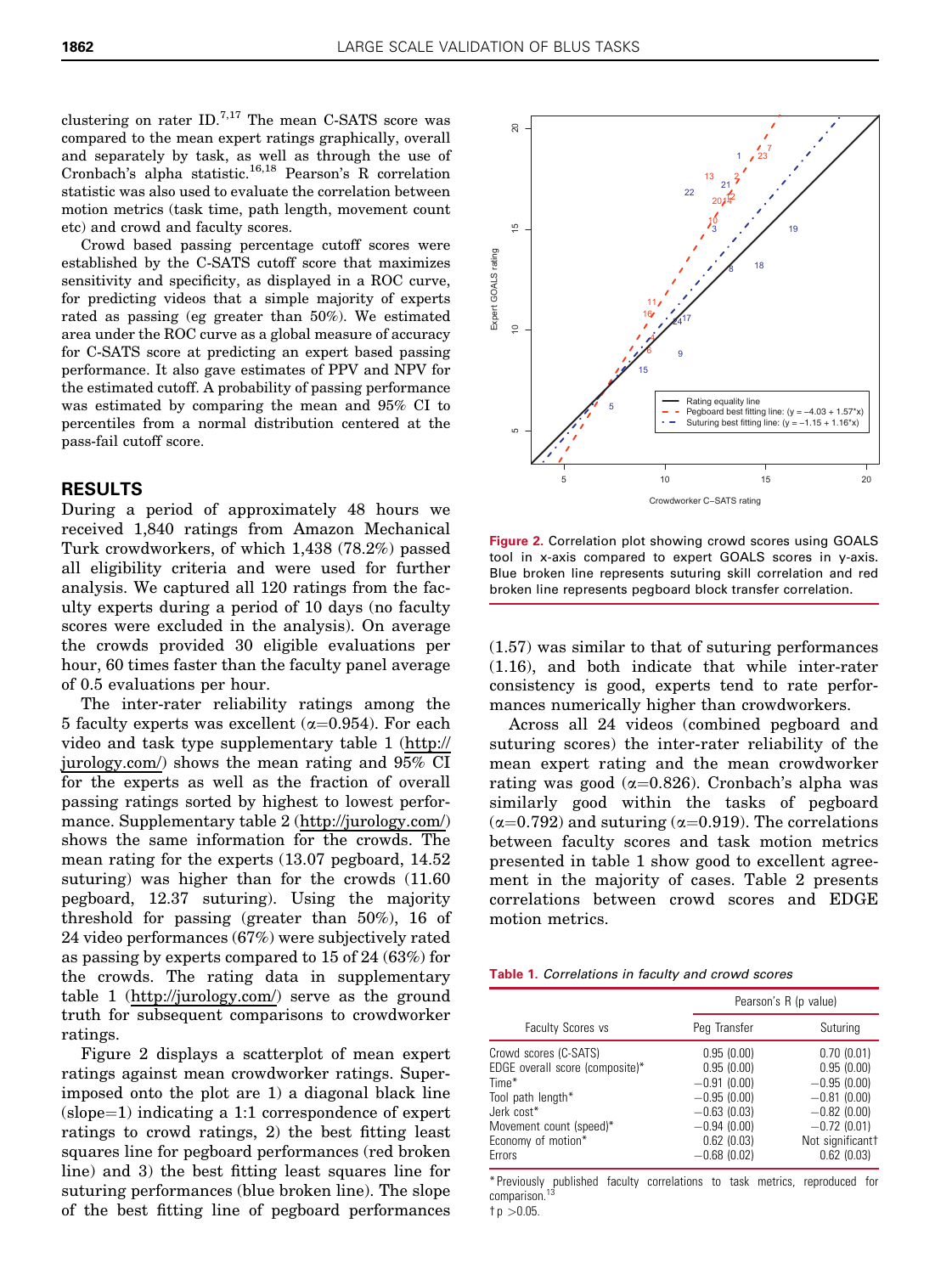<span id="page-4-0"></span>Table 2. Correlations of crowd scores to motion metrics

|                                                    | Pearson's R (p value)                                            |  |  |
|----------------------------------------------------|------------------------------------------------------------------|--|--|
| Peg Transfer                                       | Suturing                                                         |  |  |
| 0.85(0.00)<br>$-0.82$ (0.00)<br>$-0.87(0.00)$      | 0.73(0.01)<br>$-0.67(0.02)$<br>$-0.66(0.02)$                     |  |  |
| $-0.88(0.00)$<br>Not significant*<br>$-0.71(0.01)$ | $-0.78(0.00)$<br>$-0.64(0.02)$<br>Not significant*<br>0.67(0.02) |  |  |
|                                                    | $-0.70(0.01)$                                                    |  |  |

 $*$  p  $>0.05$ .

On the subjective overall pass-fail performance rating using a simple majority threshold (greater than 50%), experts and crowdworkers agreed on 92% of the performances. In 2 video performances (11 and 22) experts rated the performance as passing whereas crowdworkers did not. In a more sophisticated and objective analysis of passing performance, we examined whether the crowd based C-SATS rating could be used to distinguish among passing performances as rated by faculty experts. Figure 3 shows the resulting ROC curve and corresponding AUC of 96.9%  $(95\% \text{ CI } 90.3-100)$ , indicating excellent discrimination between passing and failing video performances. By comparison, discrimination rates appear for crowd scores and motion metrics in table 3 by task.

We used the ROC curve to select a C-SATS based pass-fail cutoff value of 11.1 that maximized performance measures of sensitivity and specificity, resulting in a PPV of 100% and NPV of  $89\%$ <sup>[13](#page-6-0)</sup> Using this cutoff we estimated video specific passing probabilities in figure 3, which shows that 6 performances clearly did not pass, 13 performances clearly passed and the middle 5 performances were close to the pass-fail cutoff of 11.1. Table 3 also presents pass-fail cutoffs by task.



Figure 3. ROC between crowd derived cutoff score (optimal cut point 11.1) and faculty derived pass-fail rating.

| <b>Table 3. ROC</b> metrics based on faculty derived majority   |
|-----------------------------------------------------------------|
| pass-fail rating for faculty scores, crowd scores C-SATS scores |
| and motion metrics per task                                     |

|                                  | AUC (optimal cut point) |                |  |  |
|----------------------------------|-------------------------|----------------|--|--|
| Faculty Pass-Fail Consensus vs   | Peg Transfer            | Suturing       |  |  |
| Faculty ratings                  | (11.4)<br>1.0           | (13.0)<br>1.0  |  |  |
| Crowd ratings (C-SATS)           | (10.1)<br>1.0           | (12.6)<br>0.97 |  |  |
| EDGE overall score (composite)   | (11.4)<br>1.0           | (12.2)<br>1.0  |  |  |
| Time (sec)                       | (183)<br>1.0            | (263)<br>1.0   |  |  |
| Tool path length (cm)            | (941)<br>1.0            | (859)<br>1.0   |  |  |
| Jerk cost (cm/sec <sup>2</sup> ) | 0.89(2.3E8)             | 1.0 (7.82E7)   |  |  |
| Movement count (speed)           | (122)<br>1.0            | (72)<br>1.0    |  |  |
| Force variance $(N^2)$           | (13)<br>በ 74            | (13)<br>0.74   |  |  |

# **DISCUSSION**

The high rate of reviews by crowdworkers strongly suggests that crowdsourcing can handle high volumes of video reviews well beyond what faculty panels can practically achieve. The ranking of performances by the crowd nearly match those of the panel, especially for significantly different performances (supplementary tables 1 and 2, [http://jurology.com/\)](http://jurology.com/). It was also surprising to note that the crowds were more critical, failing nearly 10 performances compared to the expert panel's 8. Crowdworkers provided statistically good concordance with faculty panels in terms of aggregated numeric domain scores. We observed that experts consistently rate performances higher than random crowdworkers and this is most apparent near the upper end of the C-SATS scale across numerous crowd based studies of C-SATS. $4-7$  $4-7$  $4-7$  This may be because crowds are more critical than faculty experts, or perhaps it is due to regression to the mean.

Crowds provided excellent discernibility between passing and failing performance in concordance with experts (fig. 3). Furthermore, the crowds effectively erred on the side of caution since no poor performers passed (100% PPV) and only a questionably good performance failed (89% NPV). This strongly suggests that crowds may have an effective role in screening out high volumes of obviously failing or obviously passing performances. The resulting few performances closer to the performance thresholds could be forwarded to alternate review methods like expert panels for closer scrutiny.

The correlations in [tables 1 and 2](#page-3-0) indicate that, on average, crowds and motion metrics generate good correlations. Faculty and crowds appeared to reward errors in the suturing task.<sup>[13](#page-6-0)</sup> This may underscore that the BLUS version of the suturing task places high penalties on errors or that some of the error accounting by the on-the-ground assessors may have been inadequately captured (visually tracked by proctors assessing errors over the shoulder of subjects).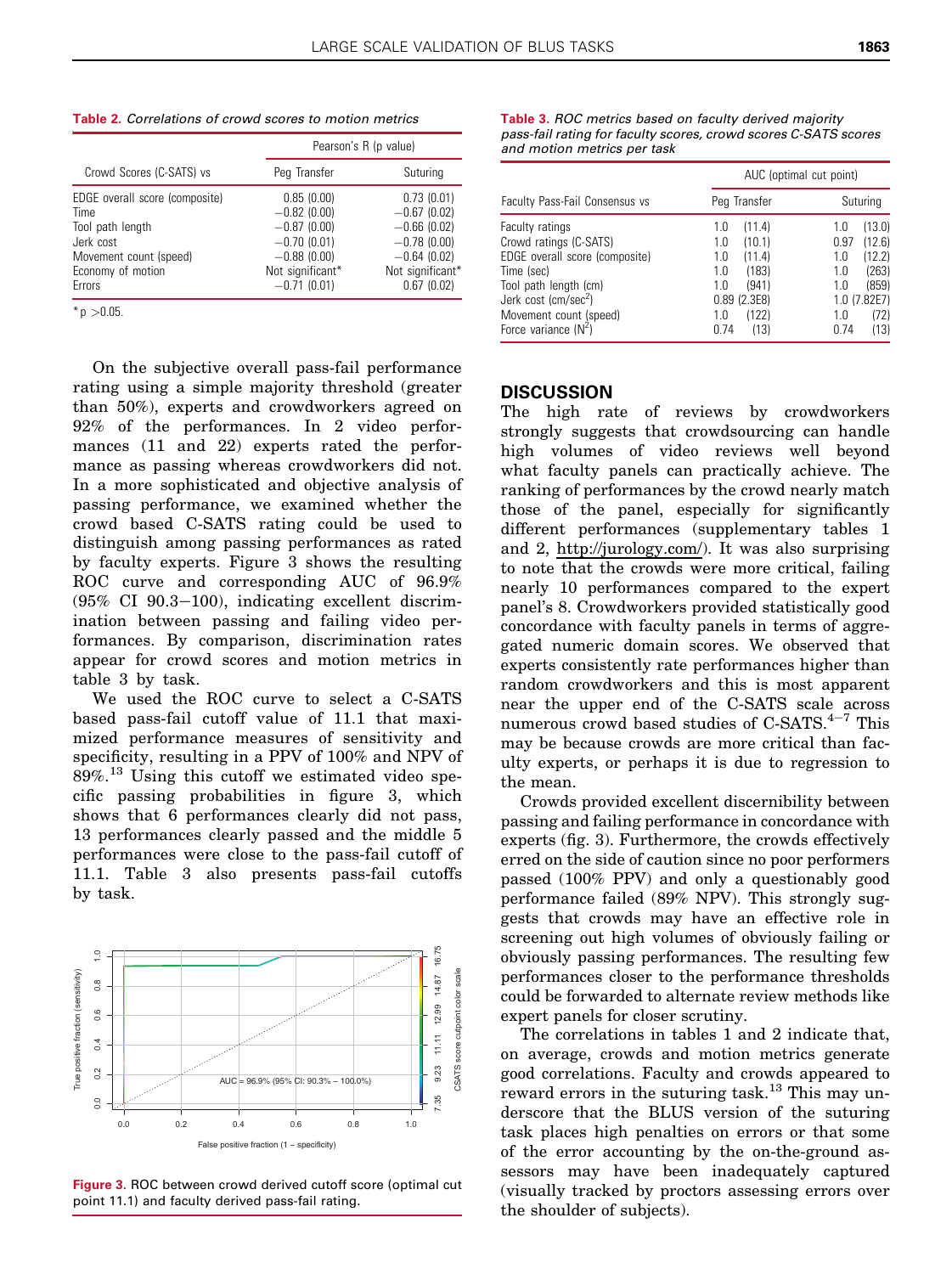<span id="page-5-0"></span>Objective motion metrics provided nearly identical discrimination at passing and failing performances compared to crowds, and showed slightly increased agreement with experts in the suturing task in the ROC analysis. However, this stronger agreement may be due to the influence of task time on the composite EDGE score, and the unexpectedly strong correlation between faculty scores and task time in that task. An advantage to automated tool motion metrics for skills evaluation is that reports would be immediately available upon the completion of a task and that automated, high volume data collection is feasible across sites. Overall this indicates that objective, automated metrics from devices like EDGE may provide accurate skill evaluation and handle high volumes of reviews. The limitation of motion metric evaluation systems, apart from the high initial cost, is that not all qualities of surgical skill can be tracked through tool motions alone, such as tissue handling which, to date, requires the observation of tool-tissue interactions by a human eye. This underscores a potential benefit of the crowdsourcing method. Furthermore, in most medical centers tool motion metric capture is practically unavailable. Crowdsourcing, on the other hand, requires only an ability to capture surgical video.

There were several limitations in this study. Only 24 performances were reviewed from only 2 of the 4 tasks. While the subsamples were carefully chosen to be representative,<sup>[13](#page-6-0)</sup> the conclusions from statistical analysis are limited. Most notably, the spread in skill level was significant over relatively few performances. Realistically a majority of performances will inhabit the moderate range of skill and not spread out evenly toward the extremes. This would indicate that over the entire database (454) the statistical concordance and ROC values might be lower.

Another limitation is that the demographics of the crowds were unknown. The Amazon Turk crowdsourcing platform precludes the identification of demographic information, such as education level, profession or other relevant demographic data that could influence the crowd's ability to assess surgical skill. Furthermore, the crowdworkers were remunerated (on average \$0.67 per review) compared to voluntary expert faculty reviews, although it is unlikely that such low payments would have significantly incentivized faculty reviewers.

This study is limited to technical skill in dry lab laparoscopic performances. We do not submit that crowds can evaluate other critical surgical skills like decision making. While other studies suggest that crowds evaluate skills in animate settings, these data are early and further validation is required.[5,19](#page-6-0)

#### **CONCLUSIONS**

We have established and described a methodology for obtaining and characterizing crowd based ratings of surgical task performance. We found that the crowd is capable of accurately sorting video performances in a manner that is on par with faculty experts. Therefore, crowd based ratings may be a useful and efficient method for discriminating between passing and failing performances, for crosssectional performance evaluation, or for potentially measuring change in performance after remediation or training. In environments where surgical skill motions can only be captured through video and not by devices uniquely suited for motion metric acquisition, crowdsourcing offers a scalable and reasonably accurate solution to the evaluation bottleneck. The overall agreement among faculty ratings, automated motion metrics and crowd scores lends further evidence in support of the construct validity for 2 of the 4 BLUS tasks.

### APPENDIX

BLUS Errors - Mistakes in the execution of BLUS Task instructions intended to mimic clinically-relevant situations: not following procedural sequence instructions, dropping objects, or tearing tissue analogues.

BLUS Motion Metrics  $-$  Quantitative measures derived from the motion and forces of laparoscopic tools during BLUS tasks such as Task time, Path length, EoM, grasp force, and EDGE SimScore.

BLUS Score  $-$  A mathematical combination of BLUS Motion Metrics and Errors.

BLUS Task  $-$  One of four, non-surgical (patient-less) tasks performed with real laparoscopic tools on physical objects demanding psychomotor and visuospatial laparoscopic skill with objectives to minimize completion time and avoid specific errors. These include Peg Transfer, Pattern Cutting, Suturing, and Clip Apply.

Construct Validity  $-$  Evidence that a test measures the intended construct: e.g. our test (BLUS task *and* scoring method) correctly distinguishes and classifies the skill level of a subject as compared to ground truth.

Crowdworker  $-$  A human user employed by an online crowd sourcing service like Amazon Mechanical Turk or [CrowdSource.com](http://CrowdSource.com) that completes requested, pre-specified tasks typically requiring human intelligence.

C-SATS (Crowd-sourced Assessment of Technical Skills) - Crowd-sourced version of OSATS, shown to be statistically concordant in skill evaluation when replacing small panel of authoritative experts (faculty surgeons) with large anonymous crowd in certain situations.

GOALS (Global Objective Assessment of Laparoscopic Skills) – The OSATS tool modified for laparoscopic surgery, evaluation is performed by a panel of faculty surgeons with expert domain knowledge. We appended the Pass/Fail checkbox of OSATS to the GOALS survey in this study.

Ground Truth  $-$  A statistical term that refers to the absolute truth of a value or target and it is used for comparing the veracity or accuracy of proposed metrics. It differs from 'gold standard' in that it cannot be arbitrarily set or changed. In this study, the ground truth of skill is provided by blinded review of videos by a panel of faculty raters. The accuracy of proposed metrics like crowd-sourced assessment or objective motion metrics is statistically compared to this ground truth.

OSATS (Objective Structured Assessment of Technical Skills)  $-$  Validated, standard tool of technical skills assessment for open surgery, employs structured surveys and panel of faculty surgeons with expert domain knowledge; includes Pass/Fail checkbox.